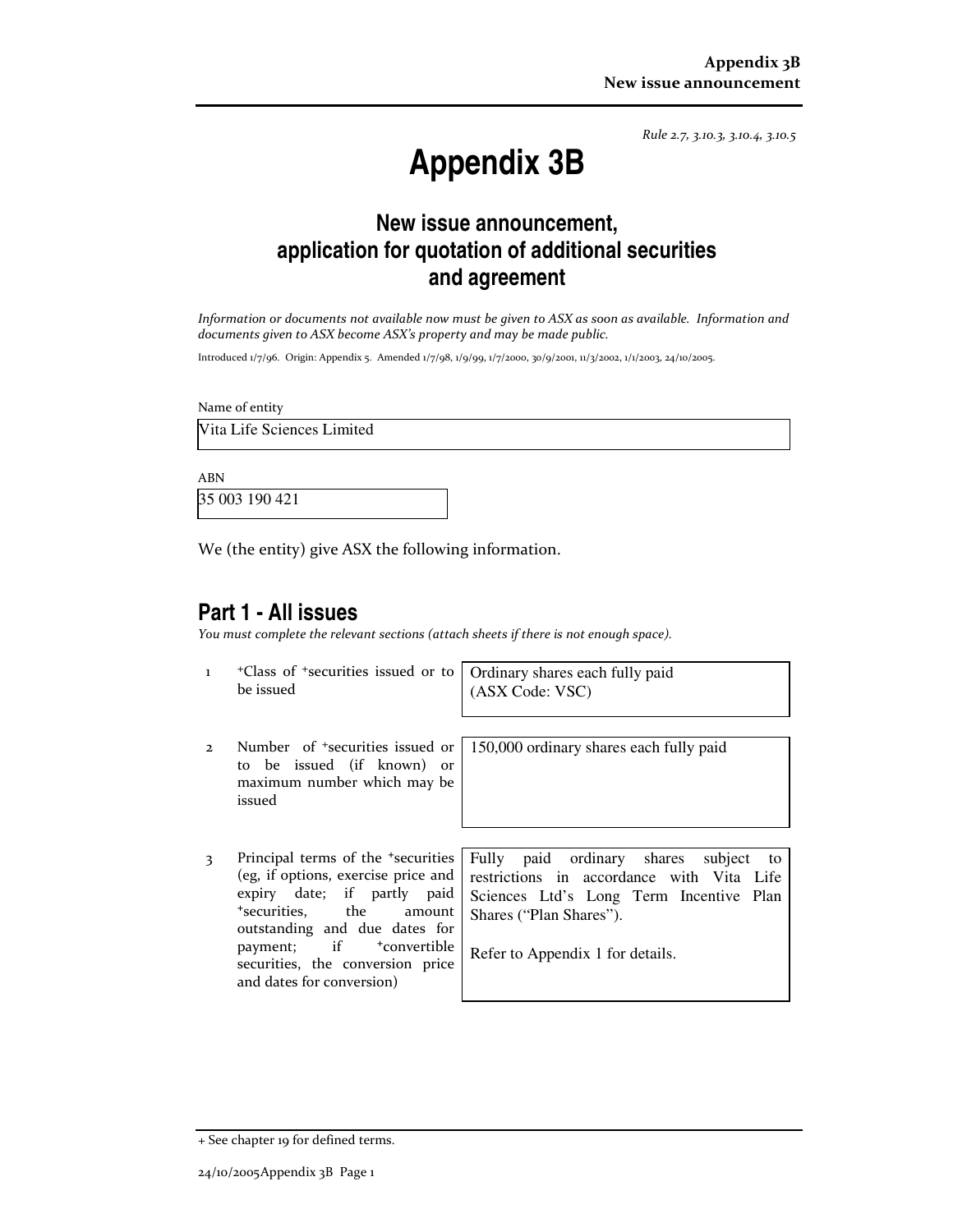| 4 | Do the <sup>+</sup> securities rank equally in<br>all respects from the date of<br>allotment with an existing +class<br>of quoted *securities?                                                                                                                                                                                                                                                                             | Yes.                                                                                                                                                                                                                                                                                                             |                                              |
|---|----------------------------------------------------------------------------------------------------------------------------------------------------------------------------------------------------------------------------------------------------------------------------------------------------------------------------------------------------------------------------------------------------------------------------|------------------------------------------------------------------------------------------------------------------------------------------------------------------------------------------------------------------------------------------------------------------------------------------------------------------|----------------------------------------------|
|   | If the additional securities do not<br>rank equally, please state:<br>the date from which they do<br>$\bullet$<br>the extent to which they<br>٠<br>participate<br>for<br>the<br>next<br>dividend, (in the case of a<br>trust, distribution) or interest<br>payment<br>the extent to which they do<br>not rank equally, other than in<br>relation to the next dividend,<br>distribution<br>interest<br><b>Or</b><br>payment |                                                                                                                                                                                                                                                                                                                  |                                              |
|   | Issue price or consideration                                                                                                                                                                                                                                                                                                                                                                                               | The shares will be issued for no consideration.                                                                                                                                                                                                                                                                  |                                              |
| 5 |                                                                                                                                                                                                                                                                                                                                                                                                                            |                                                                                                                                                                                                                                                                                                                  |                                              |
|   |                                                                                                                                                                                                                                                                                                                                                                                                                            |                                                                                                                                                                                                                                                                                                                  |                                              |
| 6 | Purpose of the issue<br>(If issued as consideration for the<br>acquisition of assets,<br>clearly<br>identify those assets)                                                                                                                                                                                                                                                                                                 | 150,000 Plan Shares issued under the terms of<br>the Vita Life Sciences Ltd's Long Term<br>Incentive Plan via a limited recourse loan<br>provided by the Company as approved by<br>shareholders in the Annual General Meeting on<br>21 May 2009 to Director of a subsidiary.<br>Refer to Appendix 1 for details. |                                              |
|   |                                                                                                                                                                                                                                                                                                                                                                                                                            |                                                                                                                                                                                                                                                                                                                  |                                              |
| 7 | Dates of entering *securities<br>into uncertificated holdings or<br>despatch of certificates                                                                                                                                                                                                                                                                                                                               | 23 June 2009                                                                                                                                                                                                                                                                                                     |                                              |
|   |                                                                                                                                                                                                                                                                                                                                                                                                                            |                                                                                                                                                                                                                                                                                                                  |                                              |
| 8 | Number<br>and <sup>+</sup> class of<br>all<br>quoted<br>*securities<br>on<br>ASX.<br>(including the<br>securities<br>in<br>clause 2 if applicable)                                                                                                                                                                                                                                                                         | Number<br>47,480,228                                                                                                                                                                                                                                                                                             | +Class<br>Ordinary shares (ASX<br>Code: VSC) |

<sup>+</sup> See chapter 19 for defined terms.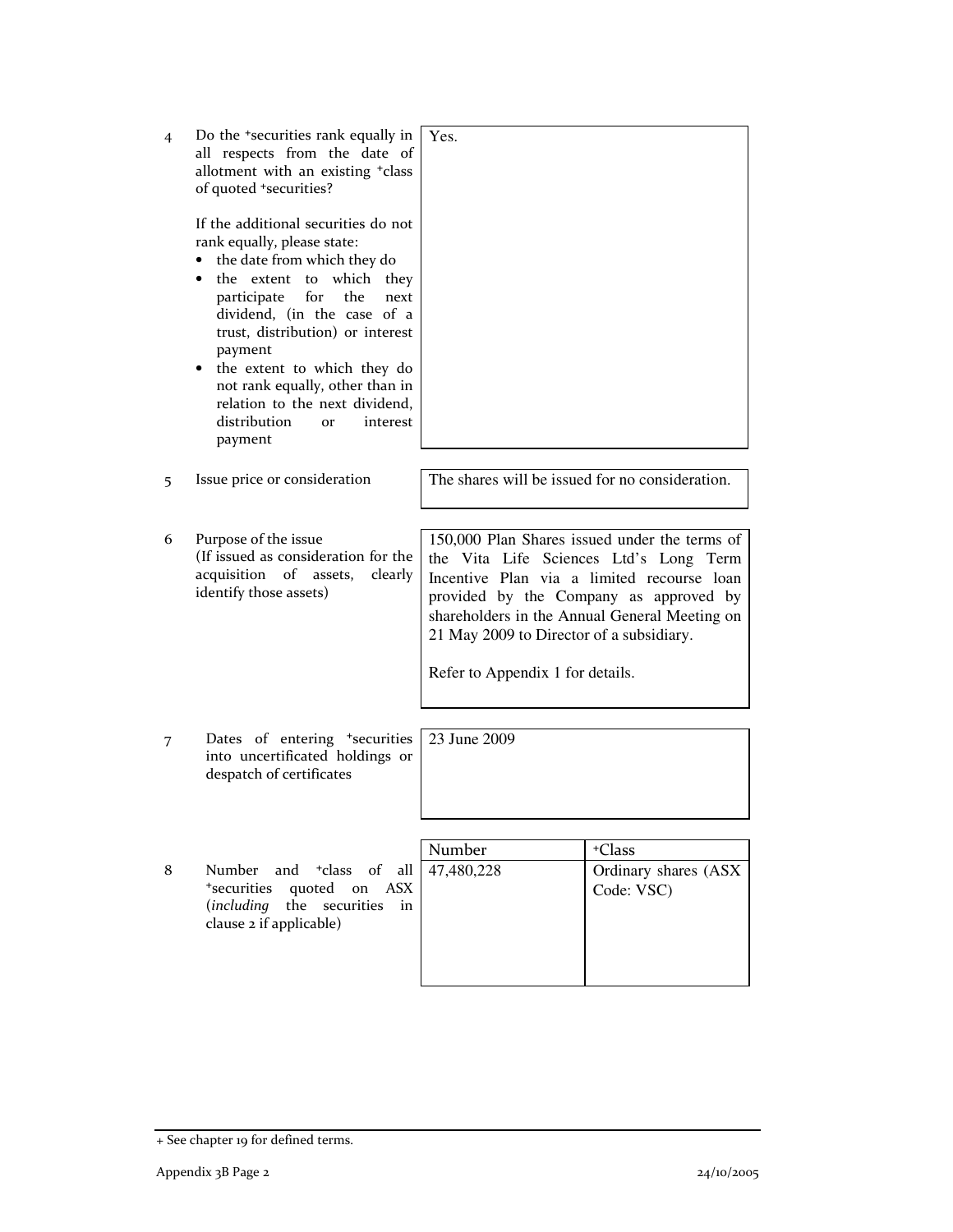|   |                                                                                                                                     | Number |                      | +Class                                                                                                            |
|---|-------------------------------------------------------------------------------------------------------------------------------------|--------|----------------------|-------------------------------------------------------------------------------------------------------------------|
| Q | Number and <sup>+</sup> class of all<br>*securities not quoted on ASX<br>(including the securities<br>in<br>clause 2 if applicable) |        | 825,000<br>3,000,000 | Ordinary fully paid<br>and restricted (ASX<br>Code: VSCAI)<br>Option expiring 31 Jan<br>2011 (ASX Code:<br>VSCAK) |

10 Dividend policy (in the case of a trust, distribution policy) on the increased capital (interests)

Identical to existing quoted Ordinary Shares.

# **Part 2 - Bonus issue or pro rata issue**

11 Is security holder approval required? N/A 12 Is the issue renounceable or nonrenounceable? N/A 13 Ratio in which the +securities will be offered N/A 14 <sup>+</sup>Class of <sup>+</sup>securities to which the offer relates N/A 15 <sup>+</sup>Record date to determine entitlements N/A 16 Will holdings on different registers (or subregisters) be aggregated for entitlements? N/A 17 Policy for deciding entitlements in relation to fractions N/A 18 Names of countries in which the entity has <sup>+</sup>security holders who will not be sent new issue documents Note: Security holders must be told how their entitlements are to be dealt with. Cross reference: rule 7.7. N/A 19 Closing date for receipt of acceptances or renunciations N/A

<sup>+</sup> See chapter 19 for defined terms.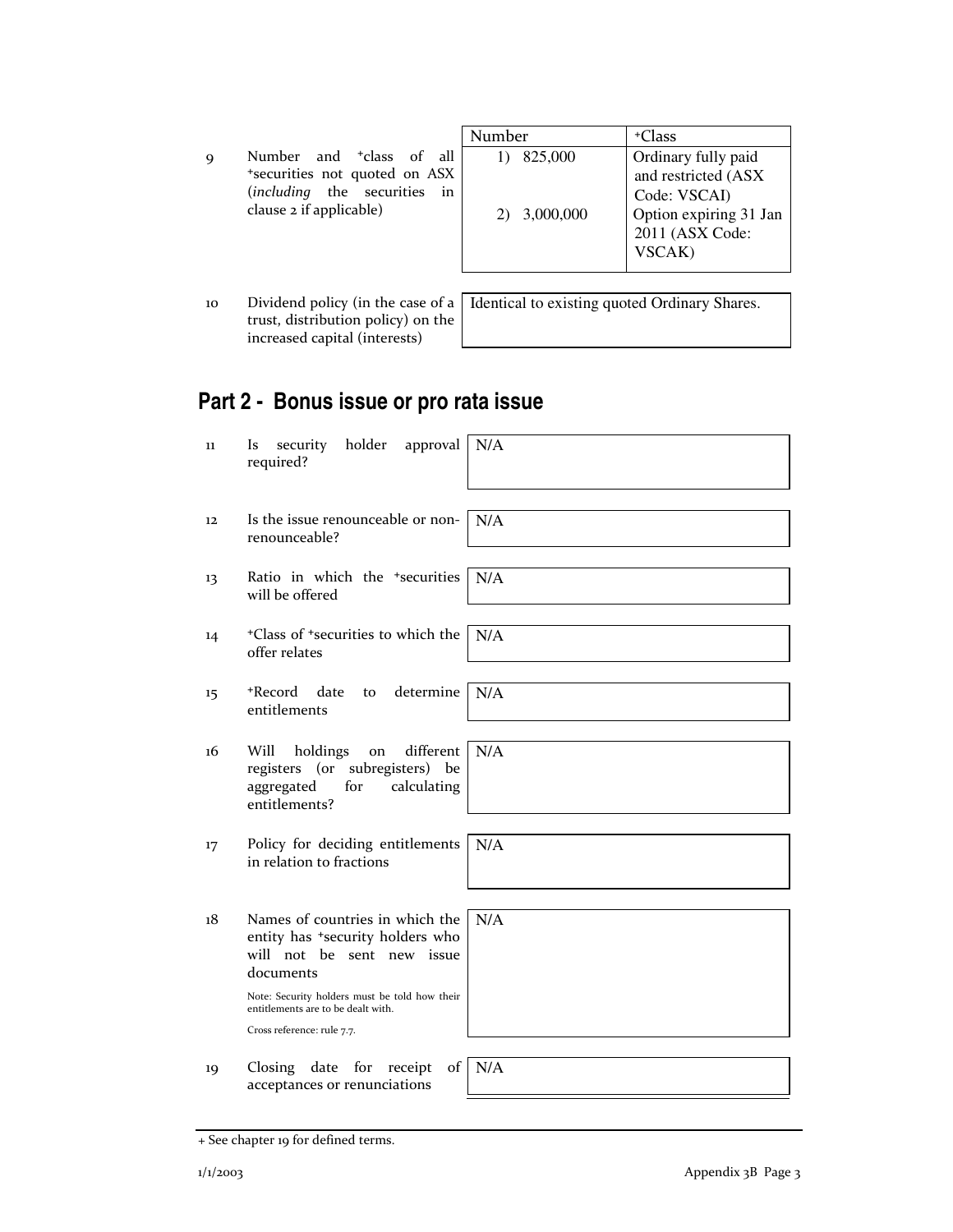| 20 | Names of any underwriters                                                                                                                                                           | N/A |
|----|-------------------------------------------------------------------------------------------------------------------------------------------------------------------------------------|-----|
| 21 | Amount of any underwriting fee<br>or commission                                                                                                                                     | N/A |
| 22 | Names of any brokers to the<br>issue                                                                                                                                                | N/A |
| 23 | Fee or commission payable to the<br>broker to the issue                                                                                                                             | N/A |
| 24 | Amount of any handling fee<br>payable to brokers who lodge<br>acceptances or renunciations on<br>behalf of *security holders                                                        | N/A |
| 25 | If the issue is contingent on<br>*security holders' approval, the<br>date of the meeting                                                                                            | N/A |
| 26 | Date entitlement and acceptance<br>form and prospectus or Product<br>Disclosure Statement will be sent<br>to persons entitled                                                       | N/A |
| 27 | If the entity has issued options,<br>and the terms entitle option<br>holders<br>participate<br>to<br>on<br>exercise, the date on which<br>notices will be sent to option<br>holders | N/A |
| 28 | Date rights trading will begin (if<br>applicable)                                                                                                                                   | N/A |
| 29 | Date rights trading will end (if<br>applicable)                                                                                                                                     | N/A |
| 30 | How do <sup>+</sup> security holders sell<br>their entitlements in full through<br>a broker?                                                                                        | N/A |
| 31 | How do *security holders sell<br>entitlements<br>of<br>their<br>part<br>through a broker and accept for<br>the balance?                                                             | N/A |

<sup>+</sup> See chapter 19 for defined terms.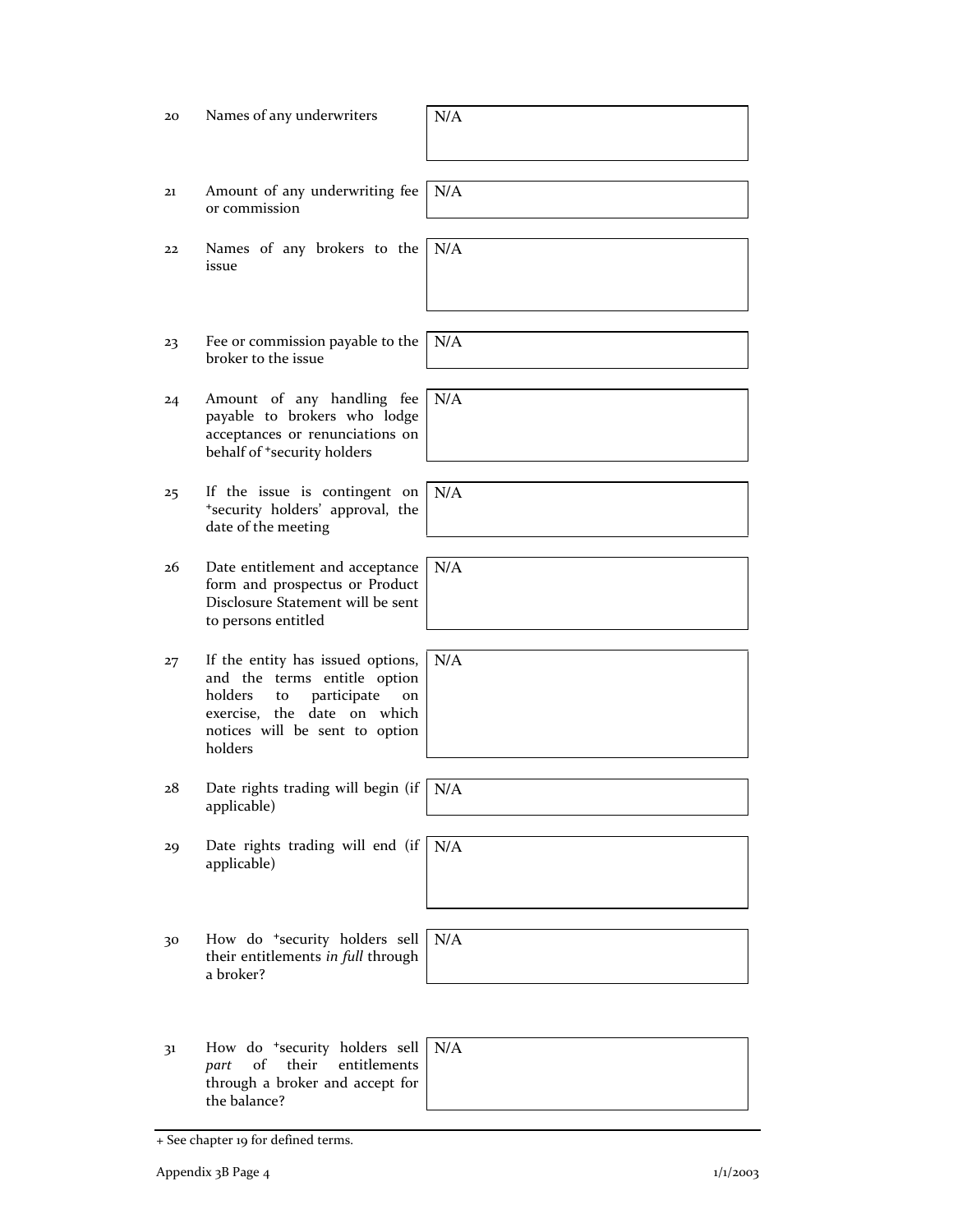32 How do <sup>+</sup>security holders dispose of their entitlements (except by sale through a broker)?

N/A

33 +Despatch date

| N/A |  |  |  |
|-----|--|--|--|
|     |  |  |  |
|     |  |  |  |

## **Part 3 - Quotation of securities**

You need only complete this section if you are applying for quotation of securities

- 34 Type of securities (tick one)
- 

(a)  $\bigvee$  Securities described in Part 1

(b) All other securities

Example: restricted securities at the end of the escrowed period, partly paid securities that become fully paid, employee incentive share securities when restriction ends, securities issued on expiry or conversion of convertible securities

### **Entities that have ticked box 34(a)**

#### Additional securities forming a new class of securities

Tick to indicate you are providing the information or documents

- 
- $\mathcal{I}$  If the +securities are +equity securities, the names of the 20 largest holders of the additional <sup>+</sup>securities, and the number and percentage of additional <sup>+</sup>securities held by those holders

#### **Refer to Appendix 1**

 $36 \quad \boxed{\diagdown}$  If the <sup>+</sup>securities are <sup>+</sup>equity securities, a distribution schedule of the additional <sup>+</sup>securities setting out the number of holders in the categories

> 1 - 1,000 1,001 - 5,000 5,001 - 10,000 10,001 - 100,000 100,001 and over

#### **Refer to Appendix 1**

37 A copy of any trust deed for the additional +securities

<sup>+</sup> See chapter 19 for defined terms.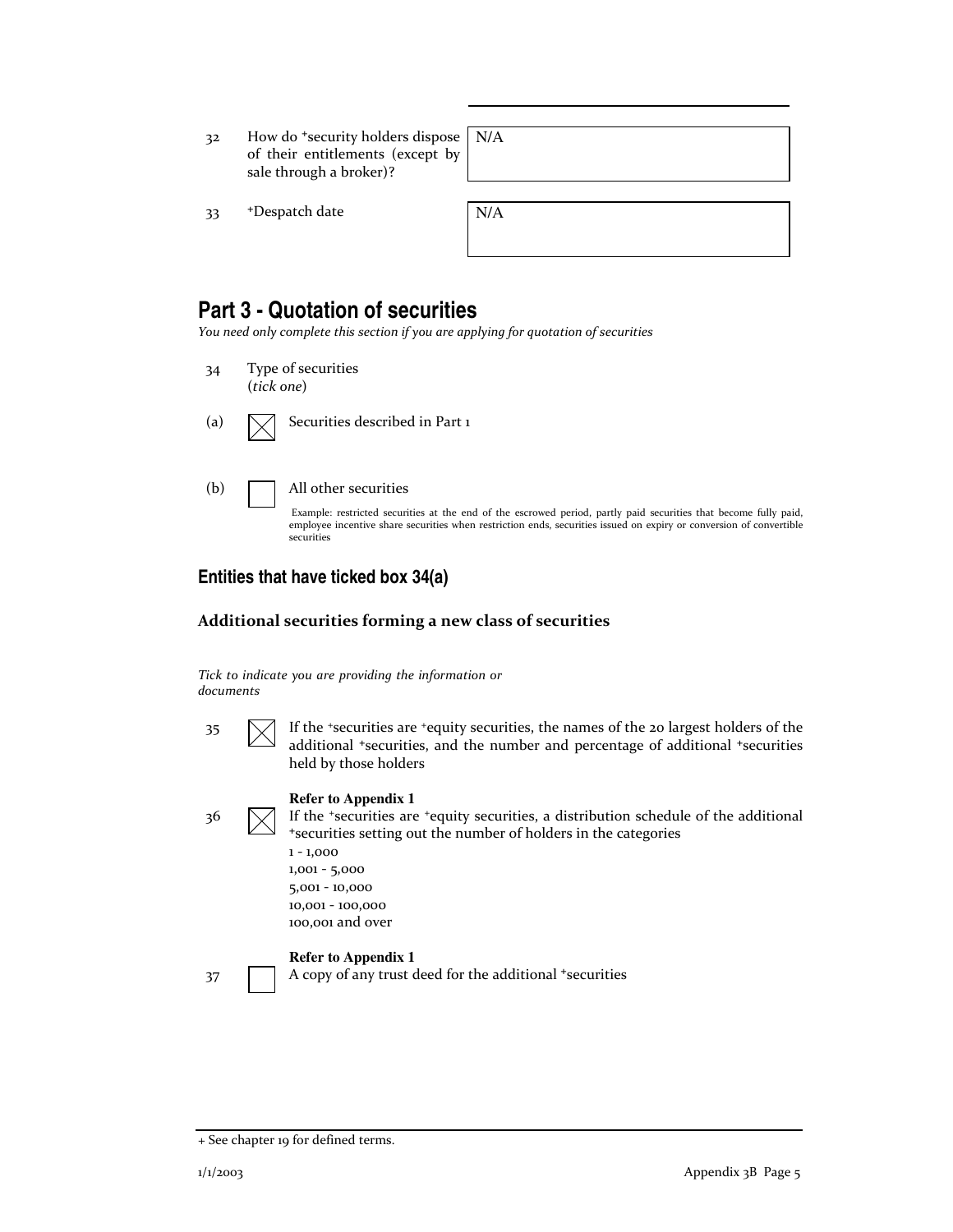## **Entities that have ticked box 34(b)**

| N/A    |
|--------|
| +Class |

<sup>+</sup> See chapter 19 for defined terms.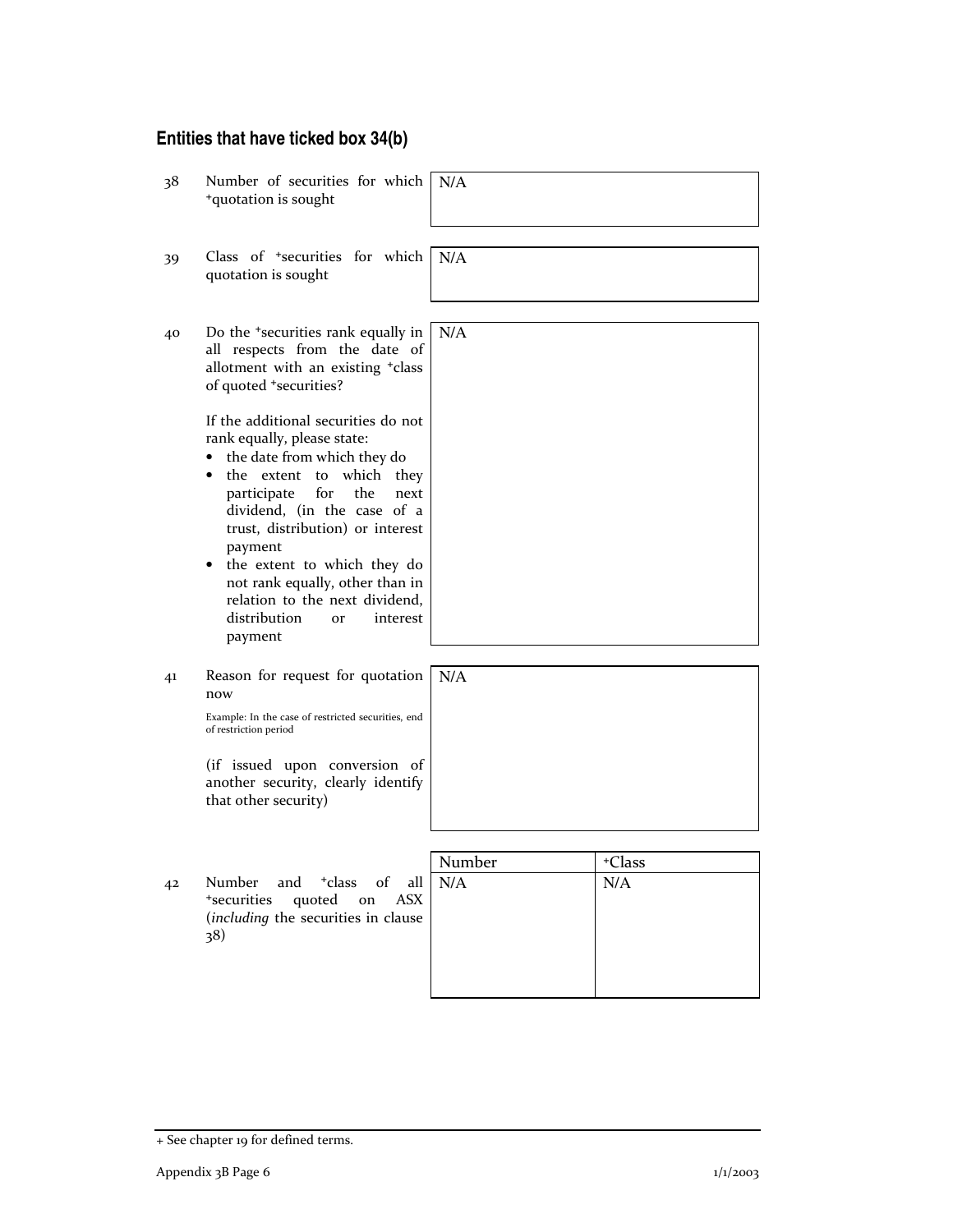#### Quotation agreement

- 1 <sup>+</sup>Quotation of our additional <sup>+</sup>securities is in ASX's absolute discretion. ASX may quote the <sup>+</sup>securities on any conditions it decides.
- 2 We warrant the following to ASX.
	- The issue of the +securities to be quoted complies with the law and is not for an illegal purpose.
	- There is no reason why those \*securities should not be granted <sup>+</sup>quotation.
	- An offer of the *'securities* for sale within 12 months after their issue will not require disclosure under section  $707(3)$  or section  $1012C(6)$  of the Corporations Act.

Note: An entity may need to obtain appropriate warranties from subscribers for the securities in order to be able to give this warranty

- Section 724 or section 1016E of the Corporations Act does not apply to any applications received by us in relation to any +securities to be quoted and that no-one has any right to return any +securities to be quoted under sections 737, 738 or 1016F of the Corporations Act at the time that we request that the <sup>+</sup>securities be quoted.
- If we are a trust, we warrant that no person has the right to return the <sup>+</sup>securities to be quoted under section 1019B of the Corporations Act at the time that we request that the +securities be quoted.
- 3 We will indemnify ASX to the fullest extent permitted by law in respect of any claim, action or expense arising from or connected with any breach of the warranties in this agreement.
- 4 We give ASX the information and documents required by this form. If any information or document not available now, will give it to ASX before <sup>+</sup>quotation of the <sup>+</sup>securities begins. We acknowledge that ASX is relying on the information and documents. We warrant that they are (will be) true and complete.

Sign here: .................................................. Date: 24 June 2009.... (Company Secretary)

Print name: Terry Kong................................

 $== == == == ==$ 

<sup>+</sup> See chapter 19 for defined terms.